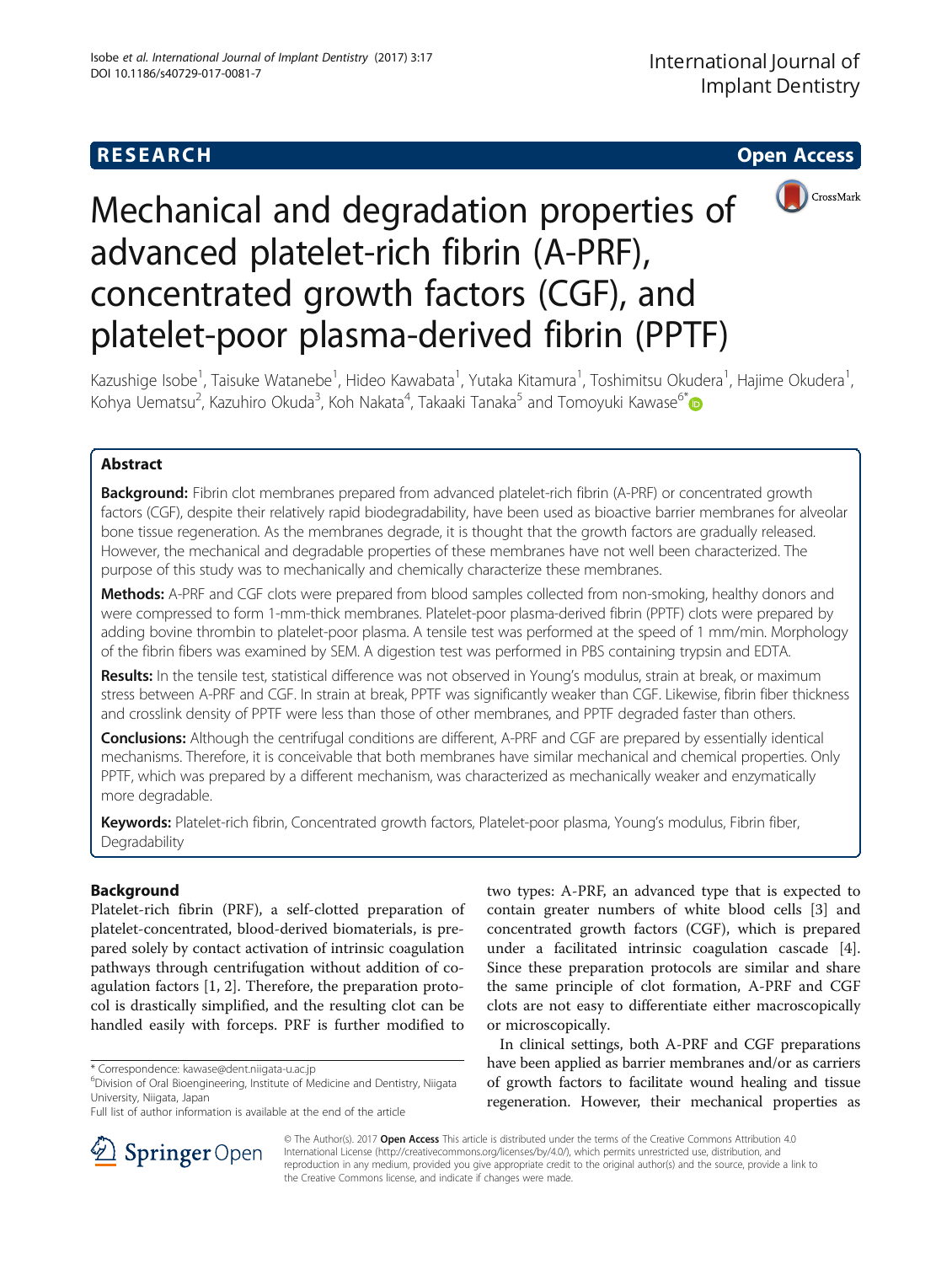barrier membranes have not been investigated sufficiently. For example, there is no available evidence as to which membrane is mechanically tougher. In addition, because the fibrin membranes degrade gradually at the implantation site in vivo, it is poorly understood how their mechanical properties change during the degradation process.

Degradability is also closely related to growth factor release, a phenomenon that is a key parameter in the efficacy at the implantation site. Recently, it has been demonstrated that growth factors are concentrated in A-PRF/CGF clots and released with time [[5](#page-5-0)–[10\]](#page-5-0). These experimental systems simulated the initial phase of growth factor release by simple diffusion; however, the simulation experiments were performed using conventional culture media in the absence of serum or proteases, which is not an appropriate simulation system of in vivo conditions. Therefore, it is apparent that growth factor release by degradation of fibrin fibers [[11\]](#page-5-0) is not well simulated. In the data obtained from our previous [[12\]](#page-5-0) and preliminary studies, fibrin clots can be maintained without substantial degradation under similar protease-free conditions for longer than a week. However, clinicians have frequently claimed based on their clinical experiences that fibrin clots applied to surgical sites, e.g., socket after tooth extraction, are almost completely degraded within a week or two. This observation is supported by several clinical review articles [\[13](#page-5-0), [14\]](#page-5-0).

In this study, we hypothesized that the mechanical properties of the fibrin membrane are closely related to its degradability. We compared these characteristics among A-PRF, CGF, and PPTF membranes through tensile and digestion tests.

# **Methods**

## Preparation of A-PRF and CGF clots

Blood samples were collected from four non-smoking, healthy, male volunteers with ages ranging from 27 to 56 years. Although having lifestyle-related diseases and receiving medication, these donors had no hindrance in daily life. The study design and consent forms for all procedures performed with the study subjects were approved by the ethical committee for human subjects at Niigata University School of Medicine in accordance with the Helsinki Declaration of 1975 as revised in 2008.

As described previously [\[6](#page-5-0), [15](#page-5-0), [16\]](#page-5-0), blood samples (~9.0 mL) collected without anticoagulants using vacuum plain glass tubes (A-PRF+; Jiangxi Fenglin Medical Technology Co. Ltd., Fengcheng, China) or conventional vacuum plain glass tube (Plain BD Vacutainer Tube; Becton, Dickinson and Company, Franklin Lakes, NJ, USA) from the same donors were immediately centrifuged by an A-PRF centrifugation system (A-PRF12; DRAGON LABORATORY Instruments Ltd., Beijing, China) or a Medifuge centrifugation system (Silfradent S. r. l., Santa Sofia, Italy). After eliminating the red blood cell (RBC) fractions, the resulting A-PRF and CGF clots were compressed using a stainless-steel compression device and preserved between wet gauze until mechanical testing (usually for a maximum of 3 h).

# Preparation of PPP clots

To prepare platelet-poor plasma (PPP), peripheral blood (~9.0 mL) was collected using syringes containing Aformulation of acid-citrate-dextrose (ACD-A) (1.0 mL; Terumo, Tokyo, Japan) and immediately fractionated by the conventional double-spin method [\[17, 18](#page-5-0)]. The supernatant was collected as the PPP fraction. To prepare fibrin clots, bovine thrombin (Liquid Thrombin MOCHIDA Softbottle, Mochida Pharmaceutical Co. Ltd., Tokyo, Japan) was added to the PPP at a final volume percentage of 2.5% (v/v) at ambient temperature in glass chambers. The resulting PPP clots, which is designated as plateletpoor, thrombin-activated fibrin (PPTF), were compressed and preserved between wet gauze until mechanical testing (usually for a maximum of 3 h).

# Determination of water content in fibrin clots

After excess amounts of exudate were quickly absorbed by the dry gauze, wet weights of freshly prepared A-PRF, CGF, and PPTF clots were measured using an electric balance. After compression with the stainless compressor, their weights were measured again. The compressed clots were then dried by heating at 140 °C for 30 min and were weighed in a pre-heated moisture analyzer (MA35; Sartorius Corporate Administration GmbH, Goettingen, Germany).

## Mechanical testing

The mechanical properties of gel sheets were measured at a stretching speed of 1 mm/min with a desktop universal testing machine (EZ test; Shimadzu, Kyoto, Japan), of which maximum load cell capacity was 500 N under standard ambient conditions at  $25 \pm 3$  °C and  $50 \pm 25$ % RH. The samples were gripped by clamps at each end (using slip-proof rubber sheets to prevent slippage) such that the initial apparent gauge length (the distance between clamp faces) was set to 10 mm for all the samples tested.

Young's modulus, maximum tensile strength, and tensile strain at break were obtained from the stress-strain plot. Stress was calculated by dividing the force by the initial tissue cross-sectional area, assuming a rectangular geometry (Table [1\)](#page-2-0). The modulus for each sample was determined from the slope of the stress-strain curve during the apparent strain of 50–150% where the curve was almost linear while the sample had a sag during the apparent strain of 0–50%. The strain was recalculated to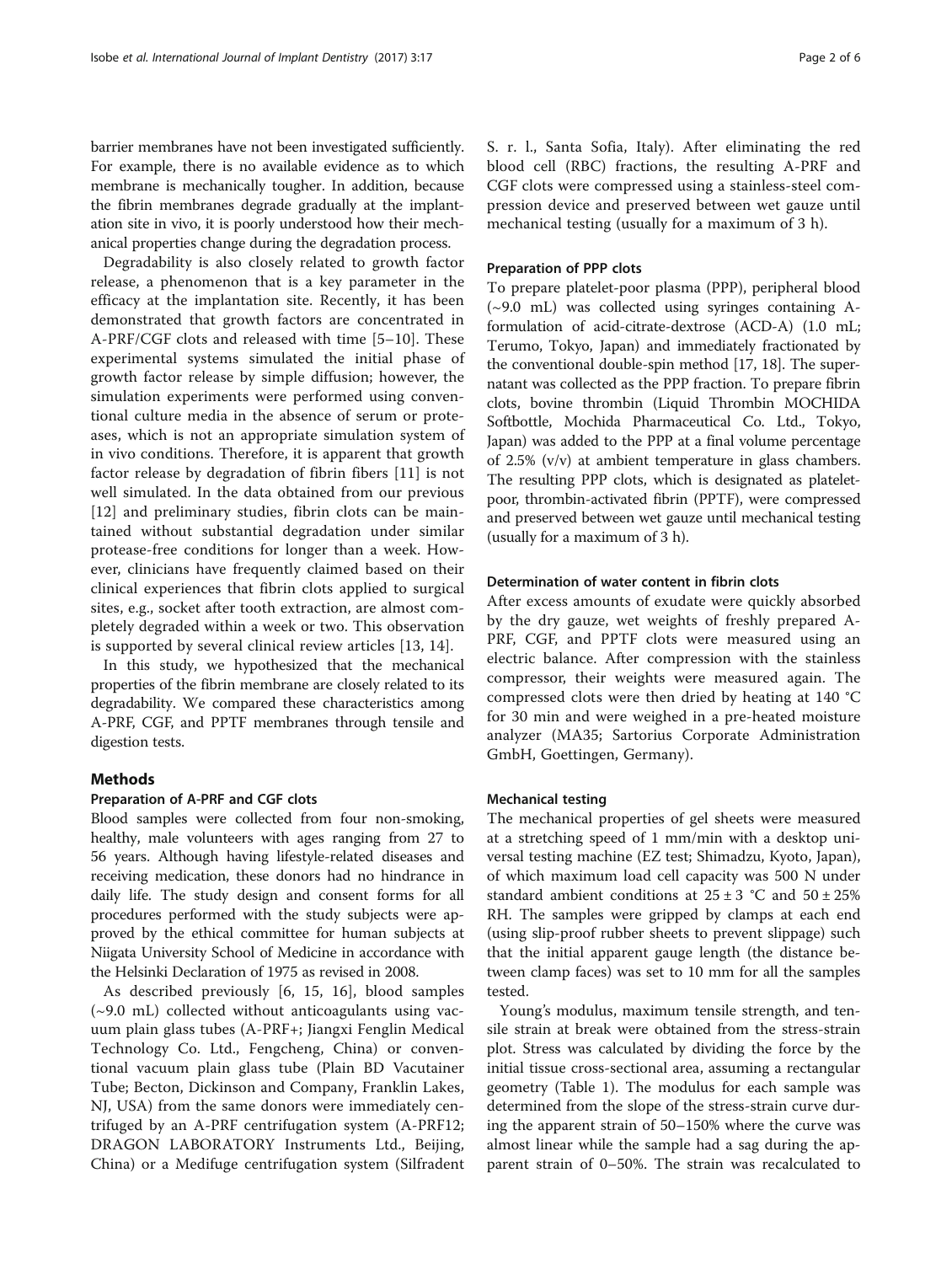<span id="page-2-0"></span>eliminate the sag when the Young's modulus and the maximum strain at break.

According to the definition in the Handbook of Polymer Testing [\[19\]](#page-5-0), "Young's modulus" is the modulus of elasticity in tension and defined as ratio of stress difference to the corresponding strain difference (stress/strain). In this study, the initial elongation property (slope) was evaluated to determine Young's modulus. "tensile strain at break" is defined as tensile strain at the tensile stress at break, if it breaks without yielding. "Maximum tensile stress" sustained by the test specimen during a tensile test represents tensile strength.

#### Digestion test

A-PRF/CGF/PPTF clots (1 mm thick) were compressed in the stainless-steel compressor [\[16\]](#page-5-0) and were punched out (φ8 mm) using a biopsy punch (Kai Corp., Tokyo, Japan). After repeatedly rinsing the disks with PBS to eliminate as much serum as possible, the disks were immersed into 4 mL of 0.05% trypsin plus 0.53 mM EDTA (Invitrogen, Carlsbad, CA, USA) in a 35-mm dish inside a  $CO<sub>2</sub>$  incubator. Fibrin is well known to be specifically degraded by plasmin in vivo; however, because it takes a long time to determine degradation using plasmin in vitro [\[12](#page-5-0)] and because fibrin could be degraded also by other proteases in vivo, we used trypsin plus EDTA, which is usually used in cell culture, in this study.

After pipetting the digestion solution, 50 μL of the digestion solution was collected every 20 min and was stored at −20 °C until protein measurement. Protein levels, which can be considered primarily as levels of digested fibrin fiber, were then determined by a BCA protein assay kit (Takara Bio, Kusatsu, Japan). The protein levels at the time point when the initial fibrin disks were completely digested overnight were evaluated at 100%.

#### Scanning electron microscopy (SEM)

The PRF clots that were compressed in a stainless-steel compressor, were fixed with 2.5% neutralized glutaraldehyde, dehydrated with a series of ethanol solutions and t-butanol, freeze-dried, and then were examined under a scanning electron microscope (TM-1000; Hitachi, Tokyo, Japan) with an accelerating voltage of 15 kV, as described previously [[16](#page-5-0)].

Table 1 Similarity in size and stretching property of A-PRF and CGF membranes

| Size ( $W \times L$ mm)           | Stretching (times longer) | Number |
|-----------------------------------|---------------------------|--------|
| $8.6 \pm 1.2 \times 27.5 \pm 3.5$ | $2 - 4$                   |        |
| $8.4 + 0.8 \times 27.6 + 2.5$     | $2 - 4$                   |        |
| $8.3 + 1.2 \times 31.8 + 2.1$     | $2 - 4$                   |        |
|                                   |                           |        |

#### Statistical analysis

The data were expressed as mean ± standard deviation (SD). For multi-group comparisons, statistical analyses were conducted to compare the mean values by one-way analysis of variance (ANOVA) followed by Dunn's multiple-comparison test (SigmaPlot 12.5; Systat Software, Inc., San Jose, CA, USA). Differences with  $P$  values < 0.05 were considered significant.

## Results

The main purpose of this study was to compare A-PRF with CGF preparations to find possible differences in mechanical properties. As shown in Table 1, the sizes of A-PRF clots compressed to membranes were  $8.6 \pm$ 1.2 mm (W)  $\times$  27.5  $\pm$  3.5 mm (L) and very similar to those of CGF clots (8.4 ± 0.8 mm × 27.6 ± 2.5 mm). As reference, PPTF membranes were also prepared by adding  $CaCl<sub>2</sub>$  to liquid PPP preparations using a molding glass chamber. The size of PPP membranes prepared by adding thrombin, designated PPTF in this study, was  $8.3 \pm 1.2$  mm  $\times$   $31.8 \pm$ 2.1 mm. Furthermore, when subjected to the tensile test, both membranes could be stretched two to four times their original length. As shown in Table 2, the water content of A-PRF clots was very similar to that of CGF clots. However, PPTF clots contained significantly less amounts of water than both A-PRF and CGF clots.

Surface microstructures of various fibrin clots, including A-PRF and CGF clots, were compared, as shown in Fig. [1](#page-3-0). Based on SEM examinations, CGF clots contained thicker fibrin fibers than A-PRF clots. PPP clots prepared by adding  $CaCl<sub>2</sub>$  were composed mainly of relatively thin fibers. In contrast, PPTF clots were easily distinguishable from the other three clot types and were composed of highly crosslinked fibers that were the thinnest observed.

Individual membrane types were examined by a tensile test and were characterized by three parameters: (1) Young's modulus, (2) strain at break, and (3) maximum stress in the stress-strain curves. As shown in Fig. [2,](#page-3-0) no significant differences in both Young's modulus and maximum stress were observed among A-PRF, CGF, and PPTF membranes. However, in strain at break, PPTF membranes were significantly inferior to CGF membranes.

Degradability of individual membrane types was examined in PBS containing trypsin and EDTA. As shown in

Table 2 Comparison of water content of A-PRF, CGF, and PPTF clots

|             | Wet weight (g)    | Dry weight (q)     | Water content (%) |
|-------------|-------------------|--------------------|-------------------|
| A-PRF       | $1.905 + 0.416$   | $0.043 + 0.014*$   | $97.8 \pm 0.7$ *  |
| CGF         | $1.753 \pm 0.302$ | $0.035 \pm 0.009*$ | $98.0 \pm 0.6*$   |
| <b>PPTF</b> | $1.774 + 0.287$   | $0.066 \pm 0.004$  | $96.2 + 0.7$      |
| $N - 5$     |                   |                    |                   |

\*P < 0.05 compared with PPTF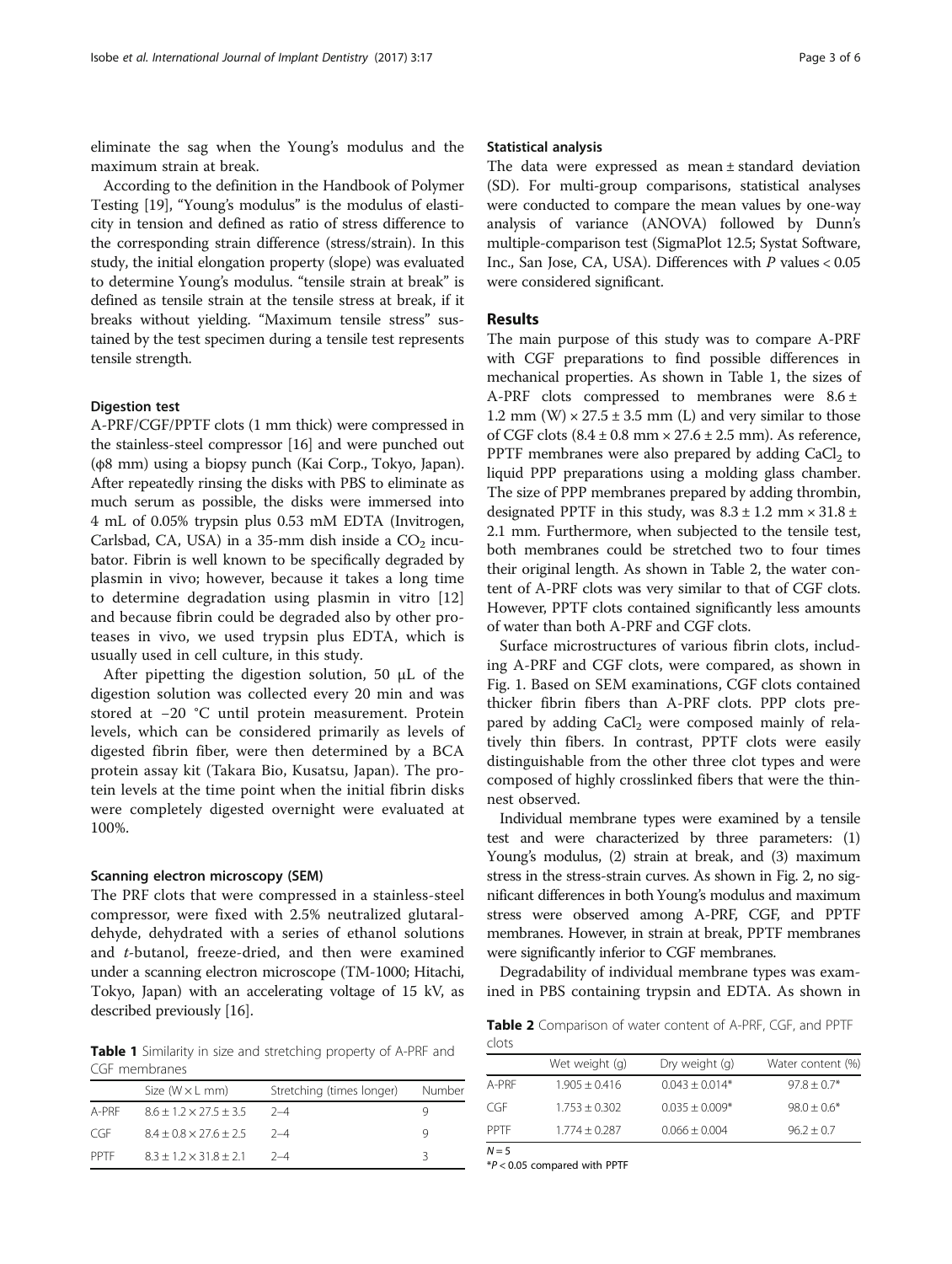<span id="page-3-0"></span>

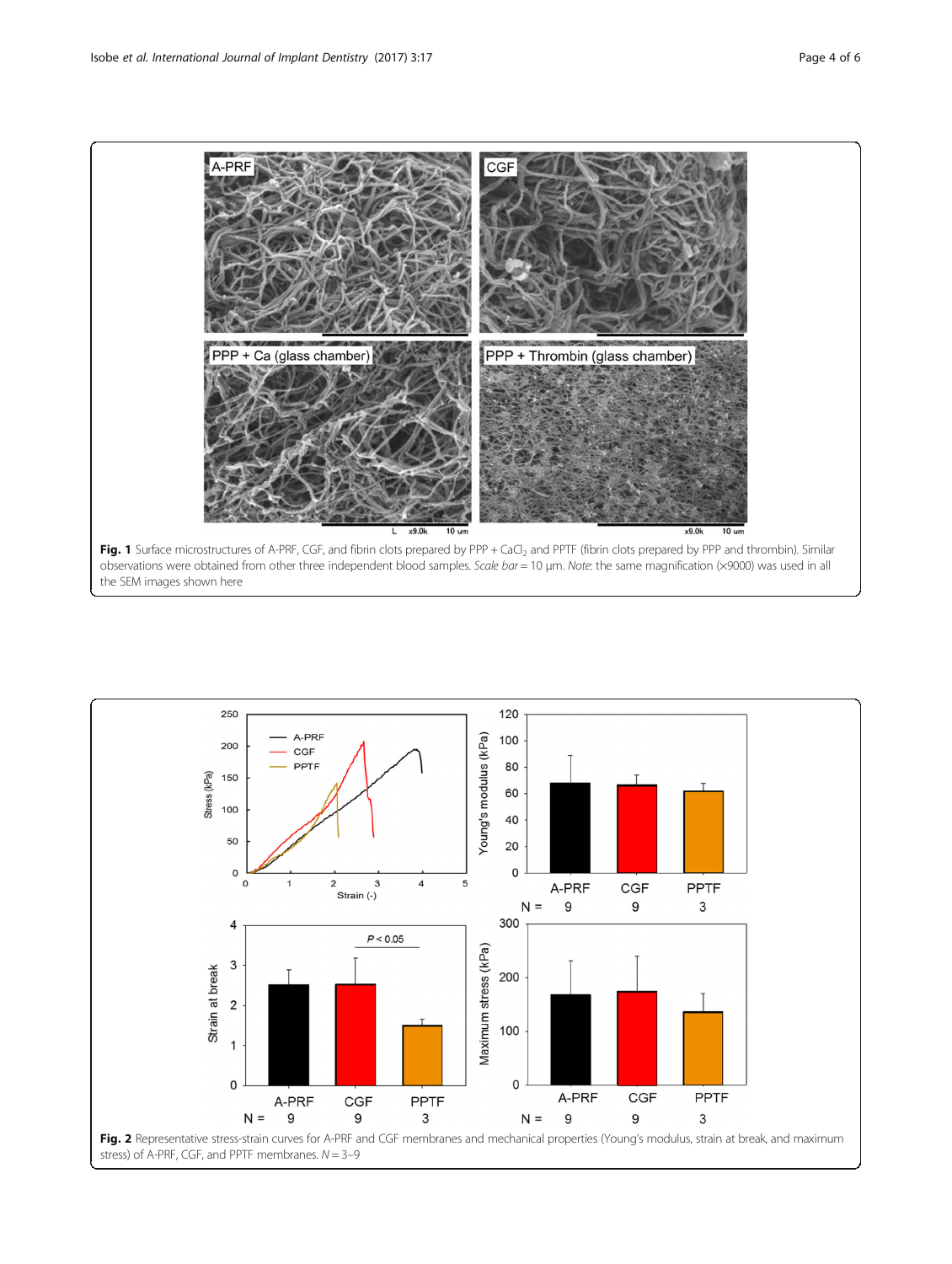Fig. 3, PPTF membranes degraded significantly faster than A-PRF and CGF membranes. This disparity in degradability was observed at 20 and 40 min.

# **Discussion**

In this study, we found no apparent differences between A-PRF and CGF clot microstructures, especially in fibrin fiber thickness or crosslink density. However, in PPTF clots, which were prepared through direct conversion of fibrinogen by thrombin, fibrin fiber thickness and their crosslink density were substantially thinner and higher, respectively, than those of either A-PTF or CGF clots. This finding was supported by the water content data, which revealed that significantly less amounts of water were contained in PPTF clots. These data are summarized along with the centrifugal conditions in Table 3.

Since the ratio of surface area to volume is known to be a significant factor for degradation of polymer material

[[20](#page-5-0)], these structural characteristics can be correlated to their degradability. As expected, we demonstrated that PPTF membranes degraded faster than other self-clotted fibrin membranes and A-PRF and CGF degradation rates were almost identical. However, it has not yet been clarified if those structural characteristics are correlated to mechanical properties.

In the tensile test, we again found no significant difference in any parameters evaluated among A-PRF, CGF, and PPTF membranes. However, in the strain at break, PPTF membranes were broken by a significantly weaker tensile force. The order of this parameter from high to low was  $CGF \approx A-PRF > PPTF$ . As described above, the order of degradability was  $PPTF > CGF \approx A-PRF$ , which is the reverse of the mechanical strength. Despite higher crosslink density, fibrin fibers formed in PPTF clots were substantially thinner and therefore they are probably not capable of bearing higher tensile forces. The manufacturer explains that the difference between PRF and CGF is related to the centrifugation techniques; programmed switching between acceleration and deceleration facilitates both conversion of fibrinogen to fibrin and their polymerization more efficiently than centrifugation at fixed speeds. However, as far as we examined, CGF is identical to A-PRF in terms of mechanical and degradable properties.

Growth factor release is a key function of these fibrin clots for tissue regeneration. Our previous study [[16](#page-5-0)] demonstrated that CGF membranes compressed by the stainless steel compression device contain significantly higher levels of growth factors even after releasing approximately 85% of exudate. Repeated rinsing with PBS failed to completely remove the growth factors from CGF membranes. The rinsed CGF membranes retained angiogenic effects in ex vivo and in vitro experimental systems. Considered together, these data imply that significant amounts of the growth factors are secured in CGF membranes, specifically in fibrin fibers. Similar



|                        |                   | A-PRF               | CGF                                                                                                       | PPTF                                                                   |
|------------------------|-------------------|---------------------|-----------------------------------------------------------------------------------------------------------|------------------------------------------------------------------------|
| Centrifugal conditions |                   | $198q \times 8$ min | 692 $q \times 2$ min <sup>a</sup><br>547 $q \times 4$ min<br>692 $q \times 4$ min<br>$855 q \times 3$ min | 580 $q \times$ 8 min (1st) <sup>b</sup><br>1060 $q \times 8$ min (2nd) |
| Anticoagulants         |                   | None                | None                                                                                                      | ACD-A                                                                  |
| Coaqulation factors    |                   | None                | None                                                                                                      | Thrombin                                                               |
| Mechanical strength    |                   | Tough               | Tough                                                                                                     | Moderate                                                               |
| Serum retention        |                   | High                | High                                                                                                      | Medium                                                                 |
| Degradation            |                   | Moderate            | Moderate                                                                                                  | Fast                                                                   |
| Fibrin fibers          | Thickness         | Thick               | Thick                                                                                                     | <b>Thin</b>                                                            |
|                        | Crosslink density | Low                 | Low                                                                                                       | High                                                                   |

<sup>a</sup>The centrifugal force was automatically changed by the specific program of centrifuge

b PPP was prepared by the double-spin method